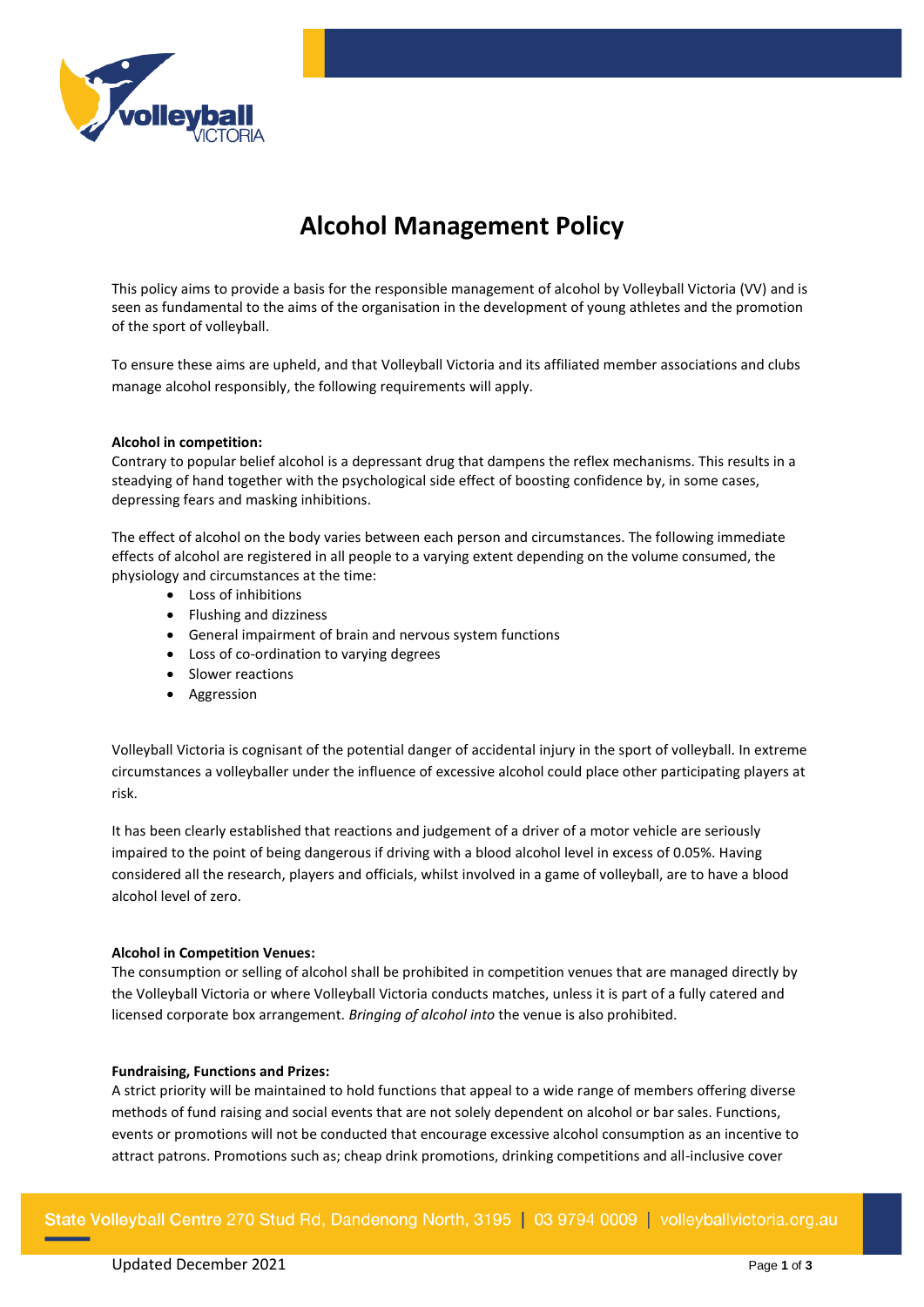

charges will not be used. Volleyball Victoria will not promote or provide alcohol or drink vouchers for player awards or prizes for raffles and fundraising activities.

## **Volleyball Trips/Tours:**

Volleyball Victoria will monitor and ensure any volleyball trips/tours such as teams attending tournaments, national championships or state titles, strictly adhere to responsible behaviour, player's agreements and alcohol consumption in accordance with the principles of this policy and the aims of the organisation.

## **Functions with Alcohol:**

Volleyball Victoria recognises that social functions are held periodically where alcohol is served or consumed and when doing so the organisation also accepts the responsibilities and expectations of the community in strictly ensuring adherence to the liquor licensing laws. Any functions held where alcohol is served or consumed shall require an assurance from the venue management of compliance with the provisions of the *Liquor Control Reform Act 1998*. Before a booking is confirmed Volleyball Victoria shall ensure the venue operates the appropriate Liquor License which allows the serving of alcohol.

Volleyball Victoria shall also ensure the key *provisions in* accordance with the Act will be strictly adhered to in that:

- Persons under the age of 18 years are not served or provided alcohol
- Alcohol will not be served to persons who are drunk.
- Persons under the age of 18 years are not permitted to serve alcohol.
- Persons who are drunk will not be permitted entry into the function.
- Persons who are drunk will not be permitted to remain at the function.

## **Food:**

Food will be available at any function held where alcohol is served or consumed. Meals will be available when appropriate and at other times substantial snacks will be provided.

## **Safe Transport:**

Volleyball Victoria encourages members and visitors to make alternate safe transport arrangements if they are considered to exceed 0.05 blood alcohol concentration at any function held where alcohol is served or consumed. Telephone calls will be made to arrange a taxi or other transport.

In specific cases, where a designated driver has been nominated and that person has accepted the responsibility to drive others home safely, non alcoholic drinks will be provided.

## **Non-compliance:**

Volleyball Victoria will enforce the alcohol management policy and any non-compliance, particularly in regard to *Liquor Control Reform Act 2005* conditions will be handled according to the following process:

- 1. Explanation of the alcohol management policy to the person/people concerned, including identification of the section of policy not being complied with.
- 2. Continued non-compliance with the policy should be handled by at least two officials who will use their discretion as to the action taken, which will include asking the person/ people to leave the match venue, facilities or function.

State Volleyball Centre 270 Stud Rd, Dandenong North, 3195 | 03 9794 0009 | volleyballvictoria.org.au